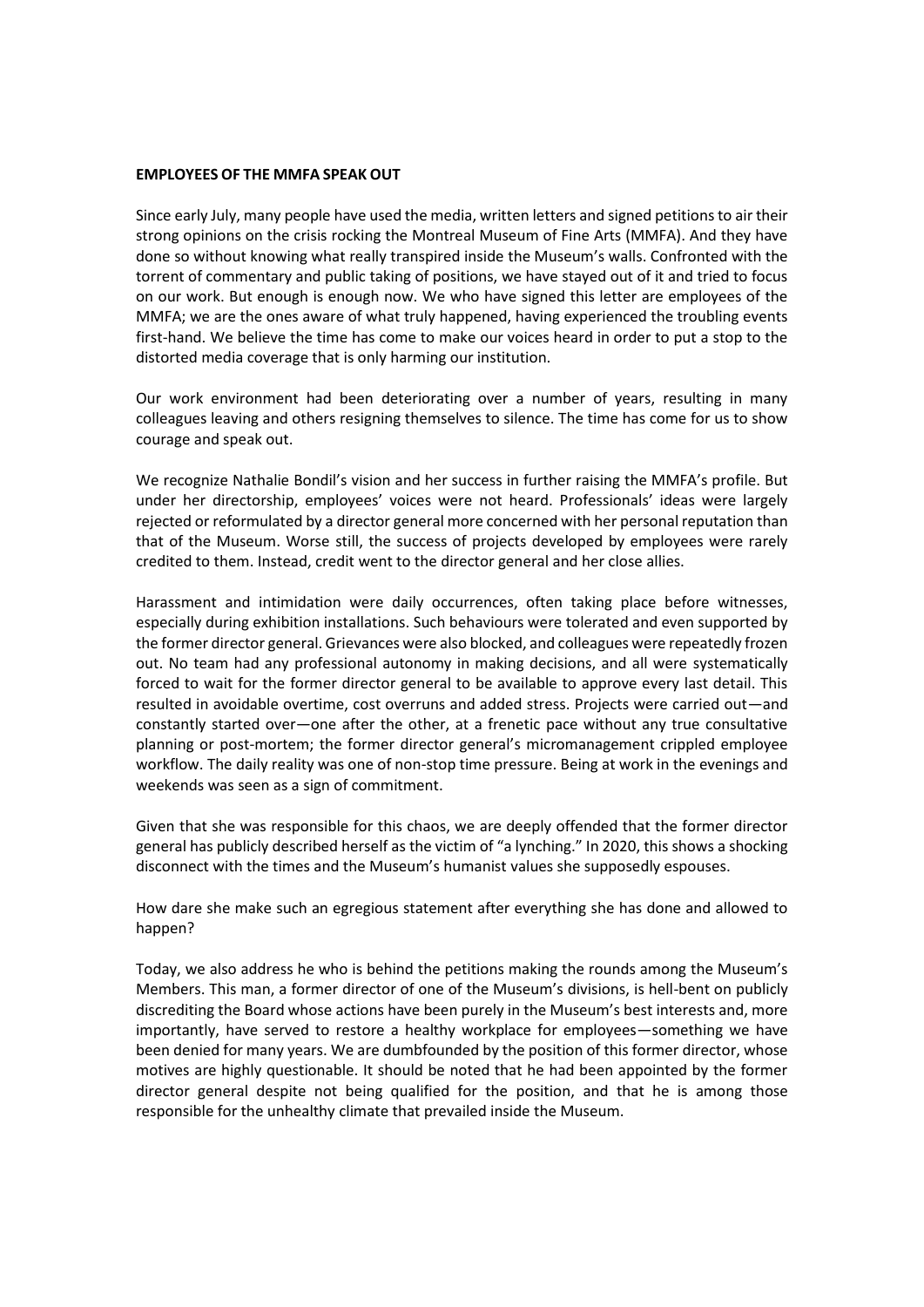As a member of senior management at the time, this "chief petitioner," along with the former director general, heard the full report presented by the Union's Executive Committee on the toxic workplace and the deterioration of working conditions, upon the invitation of the Board of Trustees. How can he now accuse the Board of failing to respect rules of governance? It's a disgrace.

The MMFA should never have been thrown into this media circus. We respectfully ask all those who added their names to the petition to consider the values promoted by the Museum. The Minister of Culture and Communications of Quebec has called for an investigation into the Museum's governance, which we welcome. We invite her to talk to us for clarification.

Meanwhile, we are continuing our work. Nothing can detract us from our commitment to the Museum and its long history. The last three weeks have seen fresh impetus at the Museum, a new spirit of collaboration and respect for all views among colleagues in a climate free from harassment and intimidation thanks to the good governance of the Board of Trustees who made a responsible and considered decision. For us, the page has turned. We look forward to the future and optimistically await the person who will next head our fine Museum. The MMFA is all of usemployees, Members, donors, lenders, volunteers . . .

Signed by:

Iris Amizlev Maxime Archambault Gwen Baddeley Maude N. Béland Diane Bernard Mélissa Bezzi Danielle Blanchette Gaëtan Bouchard Thérèse Bourgault Gisèle Bourgeois Stéphanie Boucher Patricia Boyer Orélie Brulet Carolina Calle Sandoval Sabine de Villenoisy Philippe Chabot Aicha Chaouachi Jérémie Desmarais Jacques DesRochers Éric Charland Sébastien Carayon Anna Ciociola Linda-Anne D'Anjou Anne Marie Deland Bénédicte Devault Laurence Amélie De Coste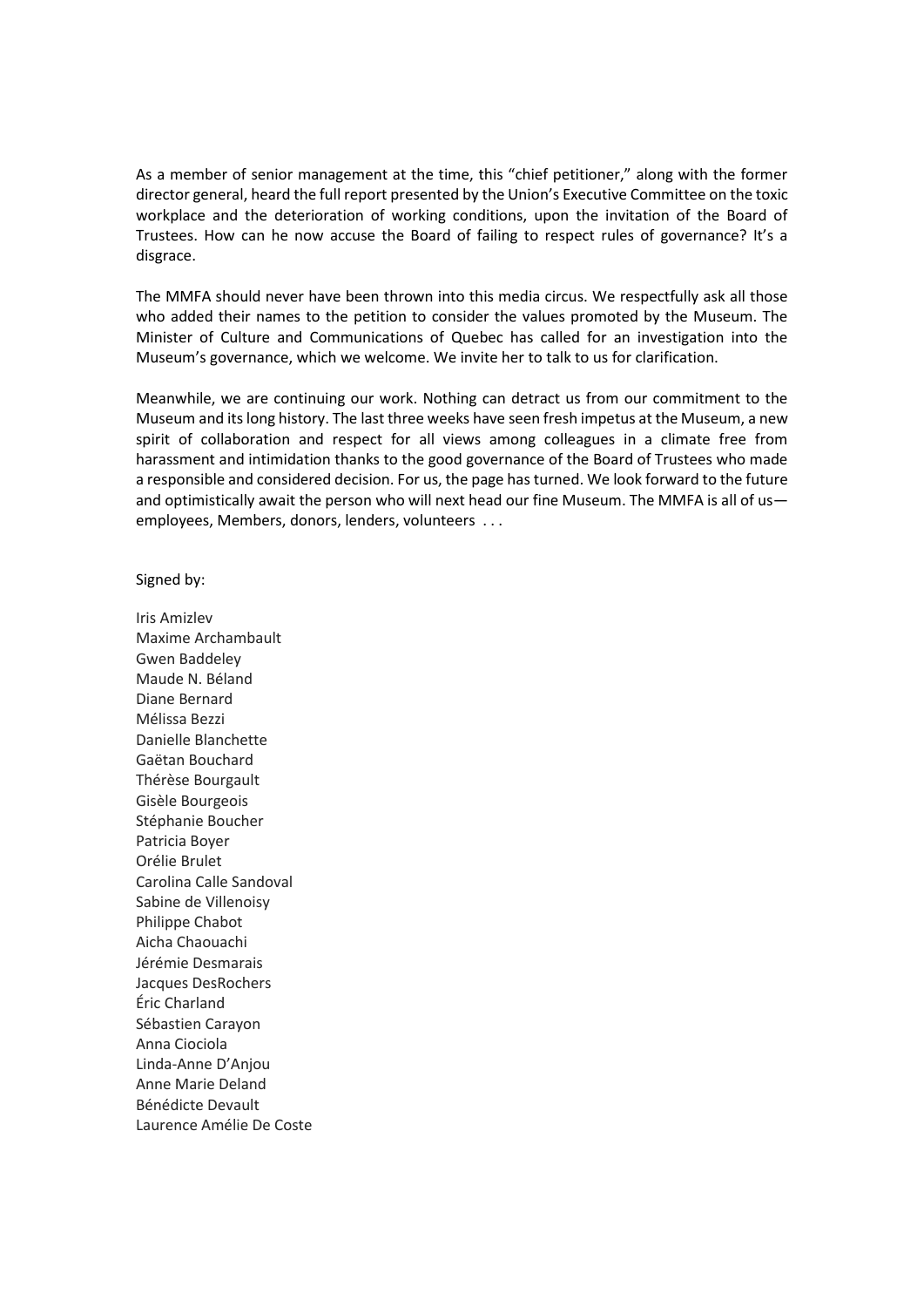Mara Di Trapani Christiane Fabi Genevieve Flageol John Fossey Clara Gabriel Frank Galliay Richard Gagnier Normand Garand Louise Giroux Hilliard Goldfarb Anne Grace Helen Jane Groake Isabelle Goulet Nadia Hammadi Sébastien Hart Marie Hajehssain Erell Hubert Gaëtan Hénault Juliette Hérivault Jean Houle André Jalbert Carline Javel Marie-Claude Journault Sofie Kaegi Moridja Kitenge Banza Roxanne Labrèche Perron Sylvie Lacerte Marilyn Lajeunesse Mathieu Laperle Pierre Larivée Charlotte Leblanc Marcelo Leiva Sacha Marie Levay Stéphane Léveillé Audrey Marcoux Mireille Masse Eric Ménard John Mingolla Claudine Nicol Catherine O'Meara Lilly-Doris Panzou Marilyne Pilon Jacinthe Pépin Matthieu Pépin Richard Pelletier Joanne Perron Esther Pomerleau Marianne Raymond